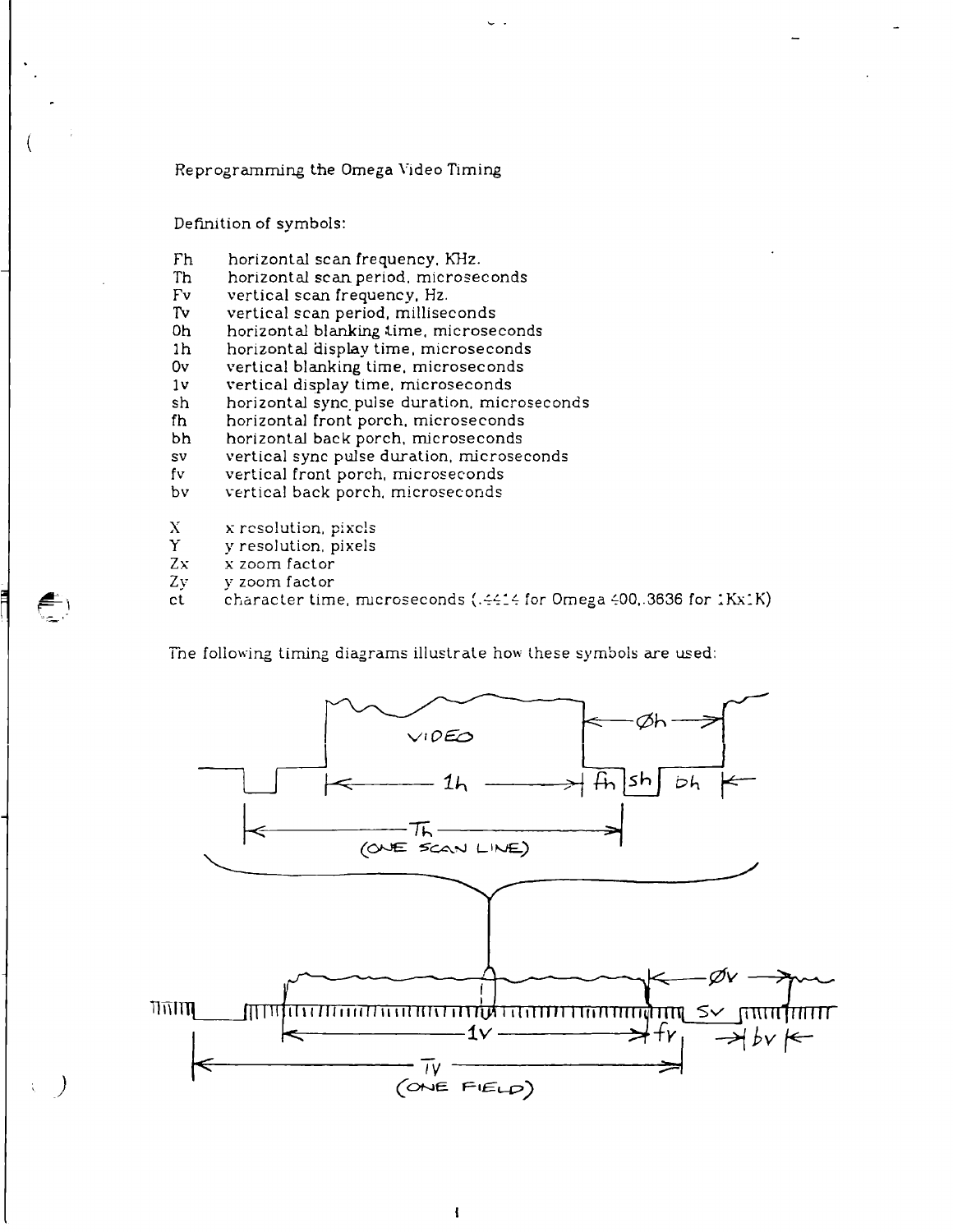These are relations between symbols derived from their«definitions:

Fh=1000/Th Fv=!000/Tv  $0h=fh+sh+bh$  $0v = fv + sv - bv$ lh=Th-0h  $iv = Tv -0v$ 

The Omega allows access to ten video timing control registers. These are loaded via the op code CRTWR (hex 46). followed by register number (range 0 to 9) and the value to be written. In the following table, (r'O) means the contents of rO and thus is the value following:the hex sequence 46 00; similarly to write hex 57 into register 4, one would transmit 46 04 57.

- $(r0)=int [Th/ct]-1$  ; r0 controls horizontal rate.
- $(r<sub>i</sub>)=int[ih/ct]+2$  ;r1 controls horizontal display time. Also ;ri determines X resolution by.

 $X^*Zx=16^*[r_1]-2]$ 

- $(r2)=(r1)-int[hf/ct]$  ;r2 controls horizontal front porch.
- (r3)=16\*int'sv/Th]-inl[sh/ct] ,r3 controls horizontal AND vertical sync.
- $(r<sub>4</sub>),r(5)$  and  $(r<sub>9</sub>)$  work together to define the vertical period. One may choose any values that produce the correct period, within the con $strains:$

( $r$ 4) ranges from 0 to 127 decimal ( $r$ 5) ranges from 0 to 31 decimal ( $r$ 9) ranges from 0 to 31 decimal

There are three formulas to use:

interlace,  $(r4)$ \*(r9) even:  $2*int[Tv/Th] = [(r4)+1]*[(r9)+2]+2*(r5)-1$ 

interlace,  $(r4)$ \*(r9) odd:  $2*int[Tv/Th] = [(r4)+1] * [(r9)+2] +2*(r5)$ 

non-interlaced:  $int[\text{Tv/Th}]=[(r4)+1]^*[(r9)+1]+(r5)$ 

 $\ddot{\bullet}$ ( $r6$ ): ( $r9$ ) also works with ( $r6$ ) to define y resolution, and may affect the selection of (r9) in the previous calculations:

interlaced:  $\text{Zy*Y=(r6)*[(r9)+2]}$ 

non-interlaced:  $Zy^*Y=(r6)^*[(r9)+1]$ 

(note, no zoom means  $Zy=1$ ; a times 2 zoom means  $Zy=1$ , etc).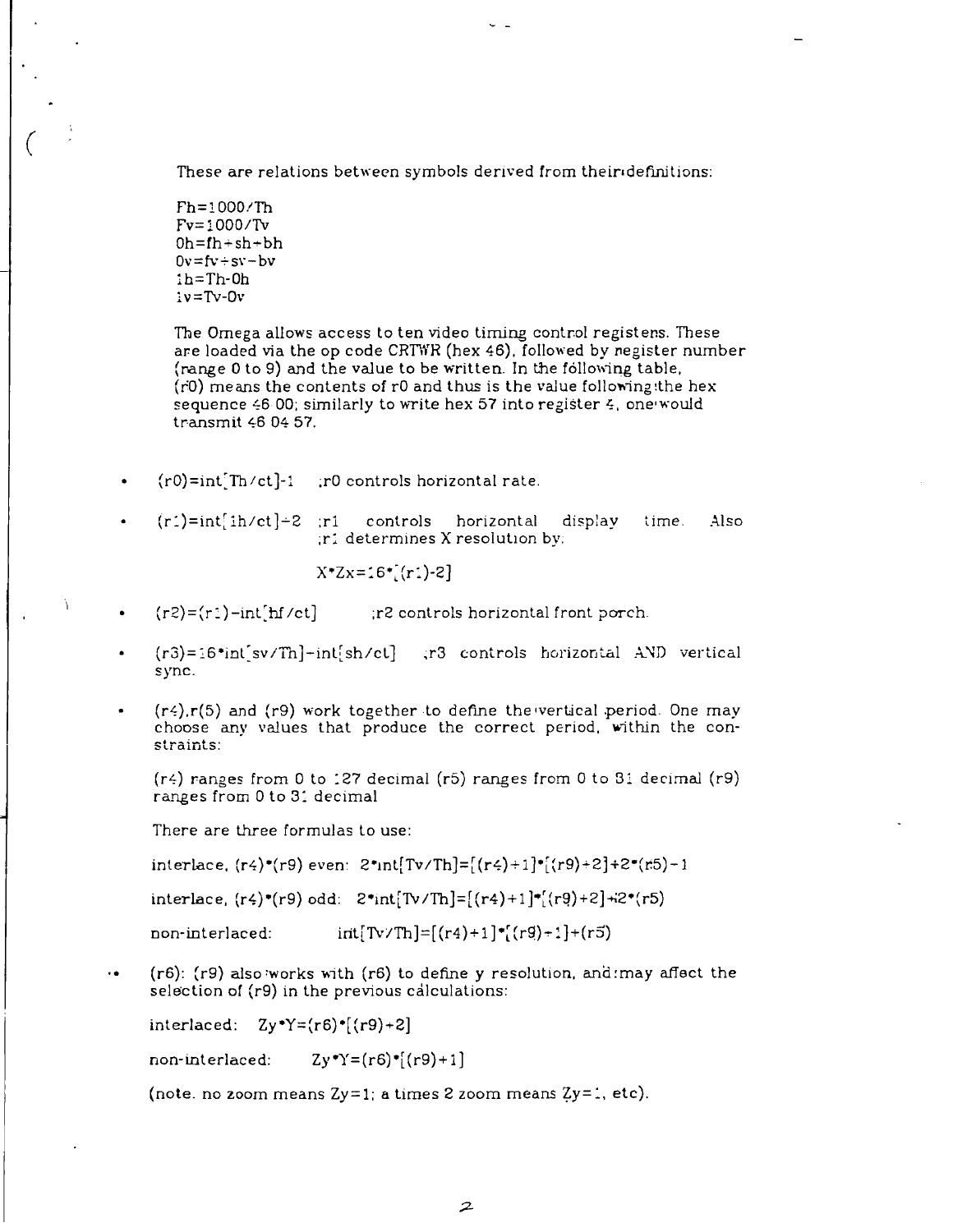Selection of a value for r7 requires first that vertical front porch be rounded to the nearest multiple of 4\*Th for interlace and 8\*Th for noninterlace- these are the finest increments that the vertical sync pulse can be positioned. Assuming this has been done:

- $(r7)=(r6)-int[vf/ct]$
- (r8) = 0'for non-interlaced = 3 for interlaced

## APPLICATIONS

Normally, one reprograms the Omega to optimize system performance. This could mean maximize X and Y resolution, and push monitor bandwidth to the limits of its performance. The Omega constraints are defined by: X and Y cannot exceed 1023 without wrap-around

and ct is fixed by the crystal frequency

The monitor typically is constrained in terms of most of the video timing parameters previously used. One usually will try to achieve the maximum refresh rate to minimize flicker.

Where some items are not included in the monitor spec, standards such as E1A R5-343 or R3-170 may be consulted.

Both groups of constraints come into play in the first example, the standard 1024 'by 768 resolution, 33 Hz. interlace display of the standard Omega 400.

Example 1: 1024 by 768, 34 Hz. interlaced.

Assume we begin with X resolution:

 $X = 1024 = 16$ \* $[(r1)-2]$  so  $(r1) = 66$ .

Monitor blanking time is spec'ed at 6 microseconds, nominal R3-343 specifies 7 25 useconds, max. It is-desirable to maximize blanking, as it allows the processor to operate at a higher duty cycle; so we choose the largest multiple of ct within 7 25 i e. 16.

 $1h=ct*[r1]-2] = 28.25$  us.

 $Th=28.25-7.06=34.31$  usec.  $Th=28.32$  KHz. (Within monitor specs)

 $(0) = (r_1) - \text{int}[0h/ct] - 3$  ; since we chose 0h to be 16<sup>o</sup>ct,  $(r_0) = 79$ 

Horizontal sync data are not in the 3619 spec, so we use R3-343.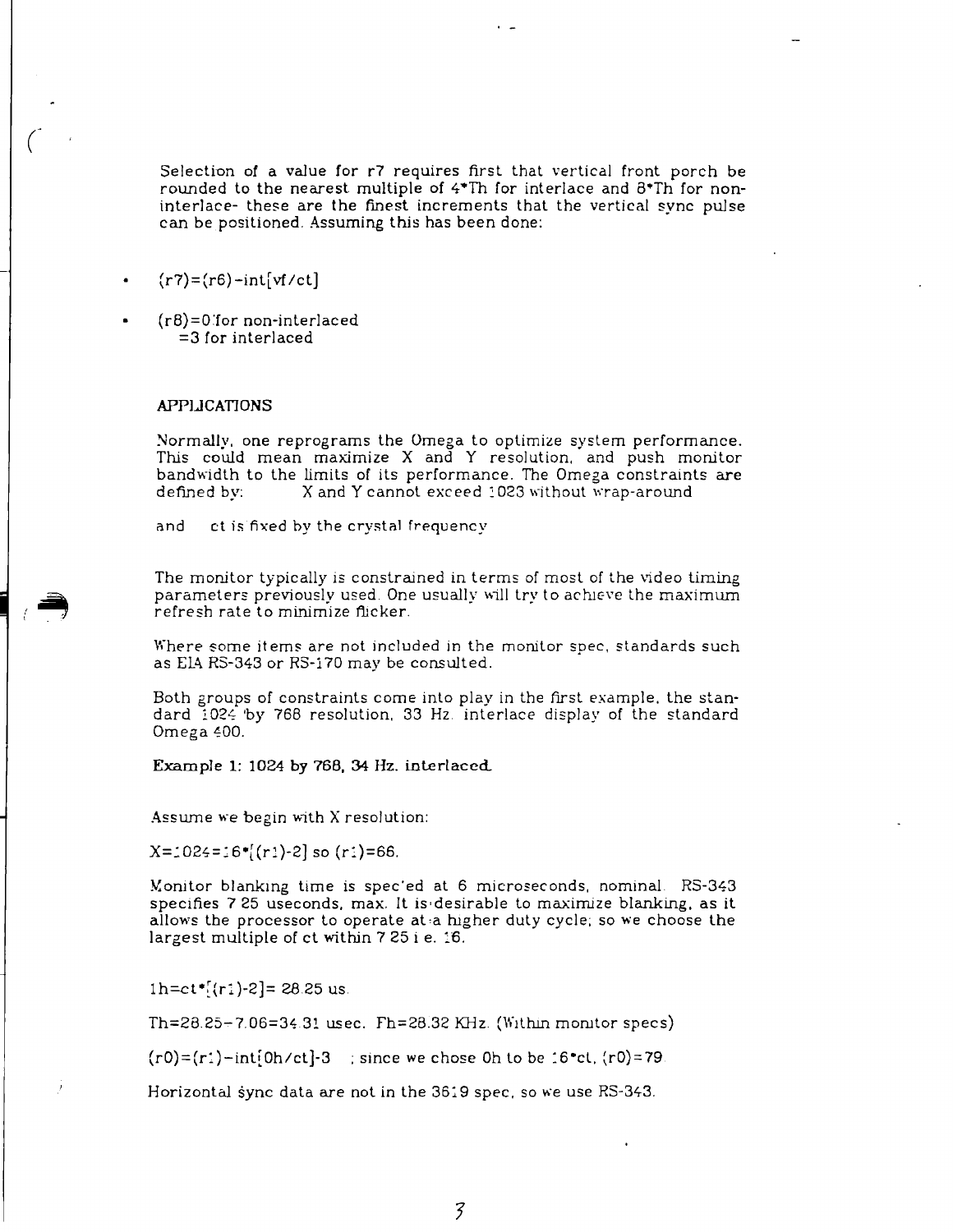Let sh=ct\*int[2.75/ct] = 2.65 usec. Let fh=ct\*int[.75/ct] = .88 usec.

fh determines  $(r2)$ :  $(r2)=(r1)+int[fh/ct] = (66)+2=68$ .

The resulting backporch is generous;  $bp = 0h$ -fh-sh=3.53 usec.

To continue, we use Y=768 (derived from aspect ratio considerations) and the RS-343 vertical retrace time of 1.25 msec. Actually, we use 1.257 msec, as it is the closest multiple of Th/2.

Tv= (7.68/2)\*Th+1.257= 14.48 msec. Fv=1000/Th=69.1 Hz field rate. The frame rate is half this, or 34.5 Hz.

Now we can select total lines per frame:

Lines=int $[2*Tv/Th]=841$ .

Since this number is odd. we use:

B41=[(r4)+1]\*[(r9)+2]-2\*(r5) and 768=(r6)\*[(r9)-2]. Choose (r9)=6 for convenience. Then

 $(r6) = 96 (r4) = 103 (r5) = 4$ 

Since we are interlaced,  $(r8)=3$ . All that remains is to select a value for r7. The monitor spec says nothing about vertical sync position; RS-343 says 0 to 250 usee. We will minimize it to give the monitor the maximum time to stabilize before beginning the next scan.

 $(r7) = (r6)$ ; vf=0. Actually, due to hardware, a 2 usec vf exists.

Example 2: 640 X 480 30 Hz. Interlaced (RS-170). R3-170 dictates almost all video parameters:

Fh= 15.73426 KHz Th=63 555 usee

Fv = 59.94 Hz Tv= 16.683 msec

Other parameters are derived from these-

0h=.16\*Th=10.168 usee 1 h=Th-0h=53.387 usee fh=.02\*Th=1.27 usee sh=.0B\*Th=5.0B4 usee bh=.Q6\*Th = 3 813 usee

0v=.075\*Tv=i 251 msec lv=Tv-0v= 15.432 msec  $f\nu=0$ sv=.04\*Tv=.667 msec  $bv=0v-sv=.5B4$  msec

The crystaJ frequency required is 72.5035 MHz; this is the standard

*4*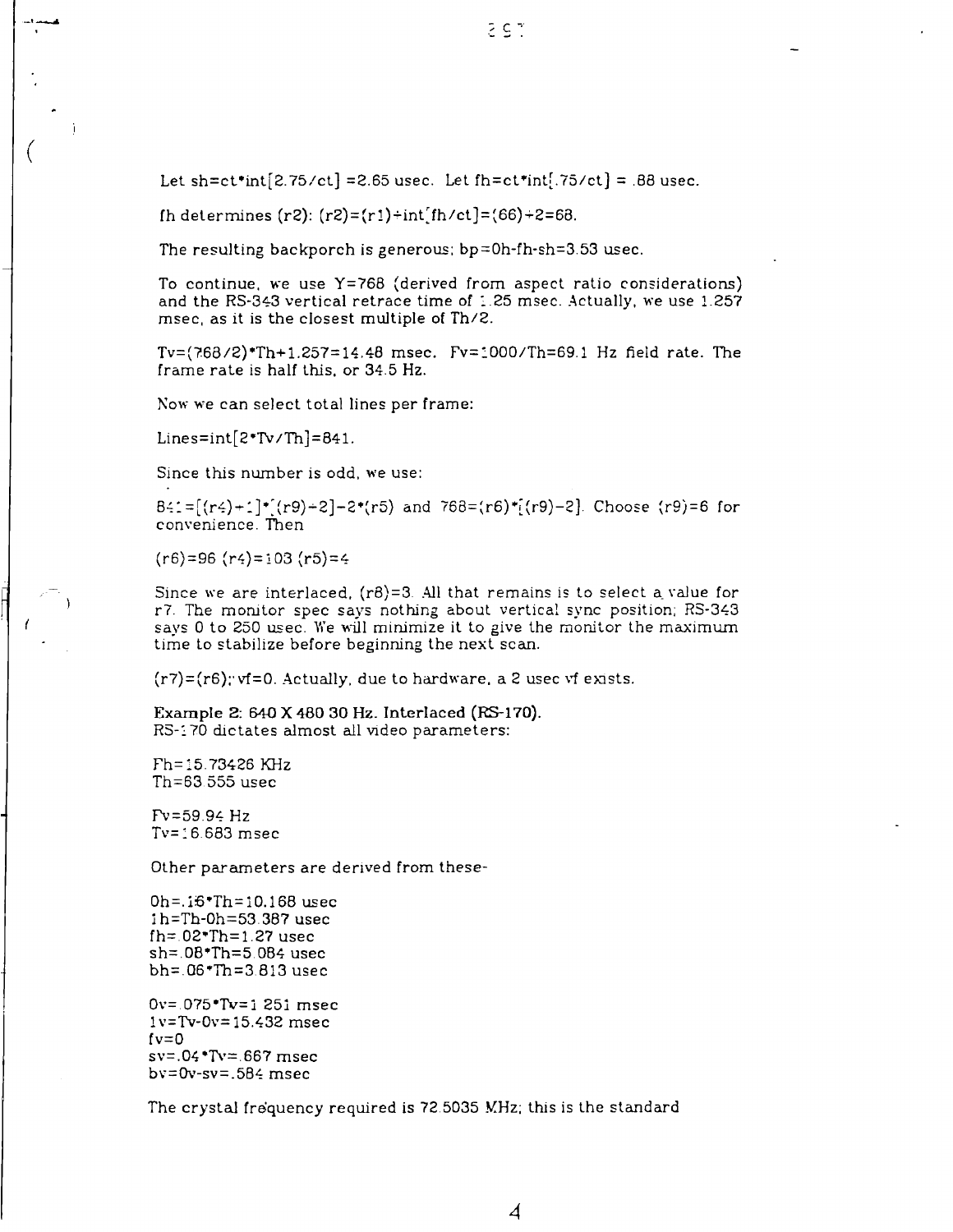Omega 400 crystal value. It yields a character time of:

ct =  $32$ /crystal freq. = .4414 usec

Th dictates the value programmed into rO:

 $(r0)=int Th/ct$ ]-1=int[63.555/.4414]-1=143

 $(r1)=int[1/ct]+2=123$ ; however this would yield an Zx\*X of

16\*121 = 1936. Assuming a Zx of 3, 645.3 pixels in x results So we must compromise the RS-170 standard, and let  $r$ : be set by resolution of 640 X:

 $2.31$ 

 $(r1)=int [Zx*X/16]+2=int [3*640/16]+2=122$  $\mathcal{L}=\mathcal{L}=\mathcal{L}=\mathcal{L}=\mathcal{L}=\mathcal{L}=\mathcal{L}=\mathcal{L}=\mathcal{L}=\mathcal{L}=\mathcal{L}=\mathcal{L}=\mathcal{L}=\mathcal{L}=\mathcal{L}=\mathcal{L}=\mathcal{L}=\mathcal{L}=\mathcal{L}=\mathcal{L}=\mathcal{L}=\mathcal{L}=\mathcal{L}=\mathcal{L}=\mathcal{L}=\mathcal{L}=\mathcal{L}=\mathcal{L}=\mathcal{L}=\mathcal{L}=\mathcal{L}=\mathcal{L}=\mathcal{L}=\mathcal{L}=\mathcal{L}=\mathcal{L}=\mathcal{$ 

 $\mathcal{C}(\mathcal{C}) = \mathcal{C}(\mathcal{C})$  and  $\mathcal{C}(\mathcal{C}) = \mathcal{C}(\mathcal{C})$  . The interpretational subset of  $\mathcal{C}(\mathcal{C})$ 

 $(r3)=16*int(sv/Th)-int(sh/ct)=16*3-11=59$  $\mathcal{L}(\mathcal{S}) = \mathcal{L}(\mathcal{S}) = \mathcal{L}(\mathcal{S}) = \mathcal{L}(\mathcal{S}) = \mathcal{L}(\mathcal{S}) = \mathcal{L}(\mathcal{S}) = \mathcal{L}(\mathcal{S}) = \mathcal{L}(\mathcal{S}) = \mathcal{L}(\mathcal{S}) = \mathcal{L}(\mathcal{S}) = \mathcal{L}(\mathcal{S}) = \mathcal{L}(\mathcal{S}) = \mathcal{L}(\mathcal{S}) = \mathcal{L}(\mathcal{S}) = \mathcal{L}(\mathcal{S}) = \mathcal{L}(\mathcal{S}) = \mathcal{L}(\mathcal{S})$ 

 $(r<sub>1</sub>)(r<sub>5</sub>)$  and  $(r<sub>9</sub>)$  are chosen for 525 scans per frame. Use the formula for interlaced, with  $(r<sub>4</sub>)*(r<sub>9</sub>)$  odd:

 $525 = [(r4) - 1] * [(r9) - 2] + 2*(r5) - 1$ 

The problem is one of factoring 524 within the range constraints on the registers. One combination that works is:

 $(r_{\frac{1}{2}}) = 86$  $(r5)=1$  $(r9) = 4$ 

For (r6), use the target y resolution of 480:

 $480 = (r6) * [(r9) + 2]$ ; since  $(r9) = 4$ .  $(r6) = 80$ 

(r7) is set by vf; assume this is zero, as the controller is restricted to multiples of 4\*Th:

 $(r7) = (r6) - \text{int}(vf/ct) = (r6) + 80$ 

and for this application.  $(rB)=3$ .